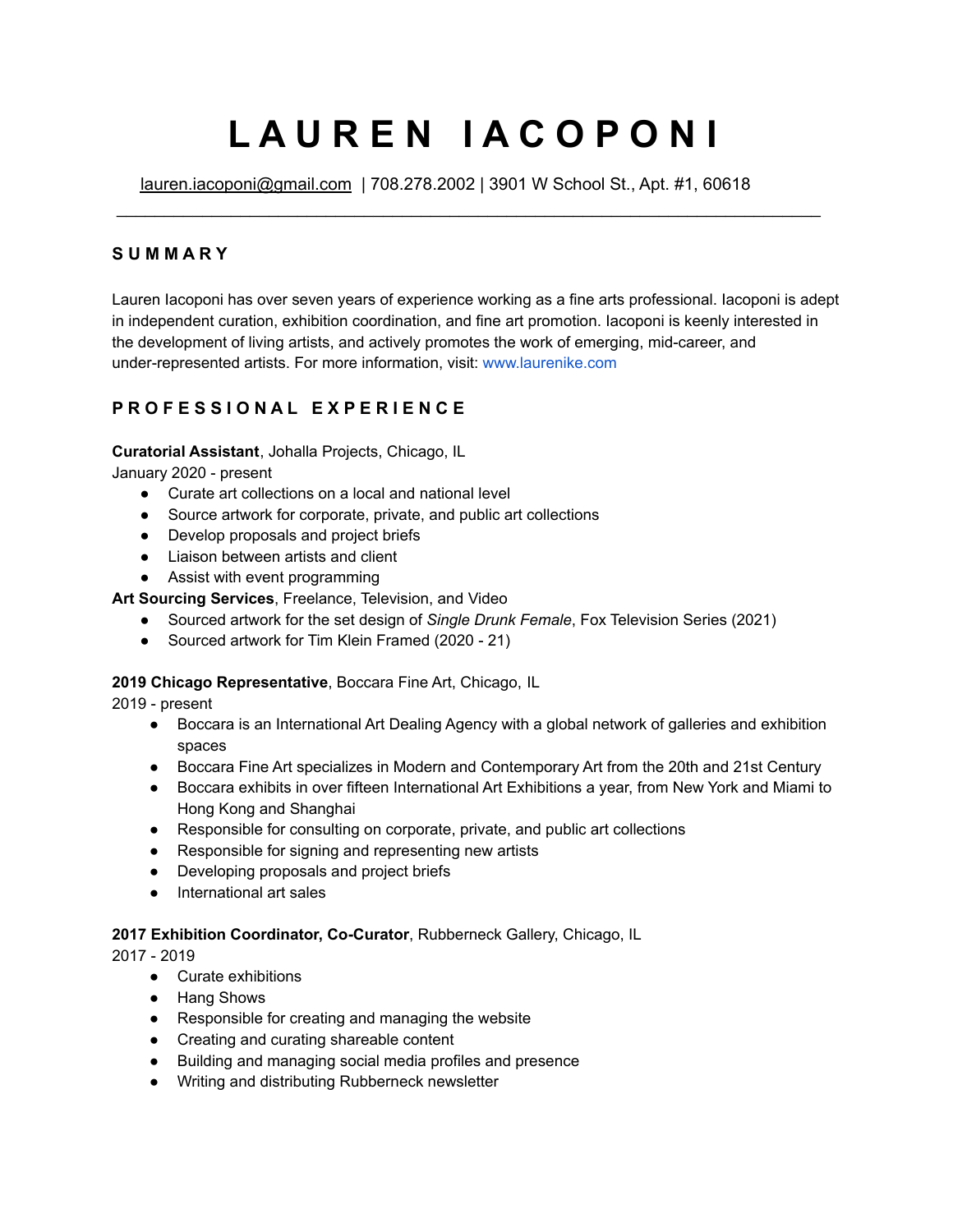**Studio Director**, Darryll Schiff Fine Art, Chicago, IL

October 2014 – 2019

- Operate and manage the studio
- Coordinate communications for the studio
- Procure art for architecture firms and interior design firms
- Handle promotions, marketing, and social media
- Write press releases
- Conduct research
- In-studio design work
- Project planning
- Developing project briefs
- Exhibition planning
- Studio sales

**Assistant Director**, En Foco Gallery, Online Gallery + Showroom, Chicago IL

August 2014 - 2018

- Coordinate communications for the gallery
- Handle promotions, marketing, and social media
- Exhibition planning
- Art sales
- Coordinate art fairs in New York and Miami
- Co-curate exhibitions
- Manage gallery Artsy

**2016 Instructor**, 3D Design, School of Art and Design, Northern Illinois University, DeKalb, IL 2016 - 2018

- Curriculum Writing
- Lesson plans
- Lecture presentations
- Demonstrations
- Lead group discussions
- Statement writing
- Lead critique

**2015 Graduate Research Assistant**, Fiber Program + Sculpture, School of Art and Design, Northern Illinois University, DeKalb, IL

2015 - 2018

- Graduate Assist Fiber Installation, Paper Making, Sculpture I + II and Surface classes
- Supplement lesson plans through readings, demonstrations, and presentations
- Manage and write a blog for Recycled / Re-seen special topics fiber course
- Conduct Research
- Lead group discussions
- Train on Hollander Beater
- Classroom preps + Shop tech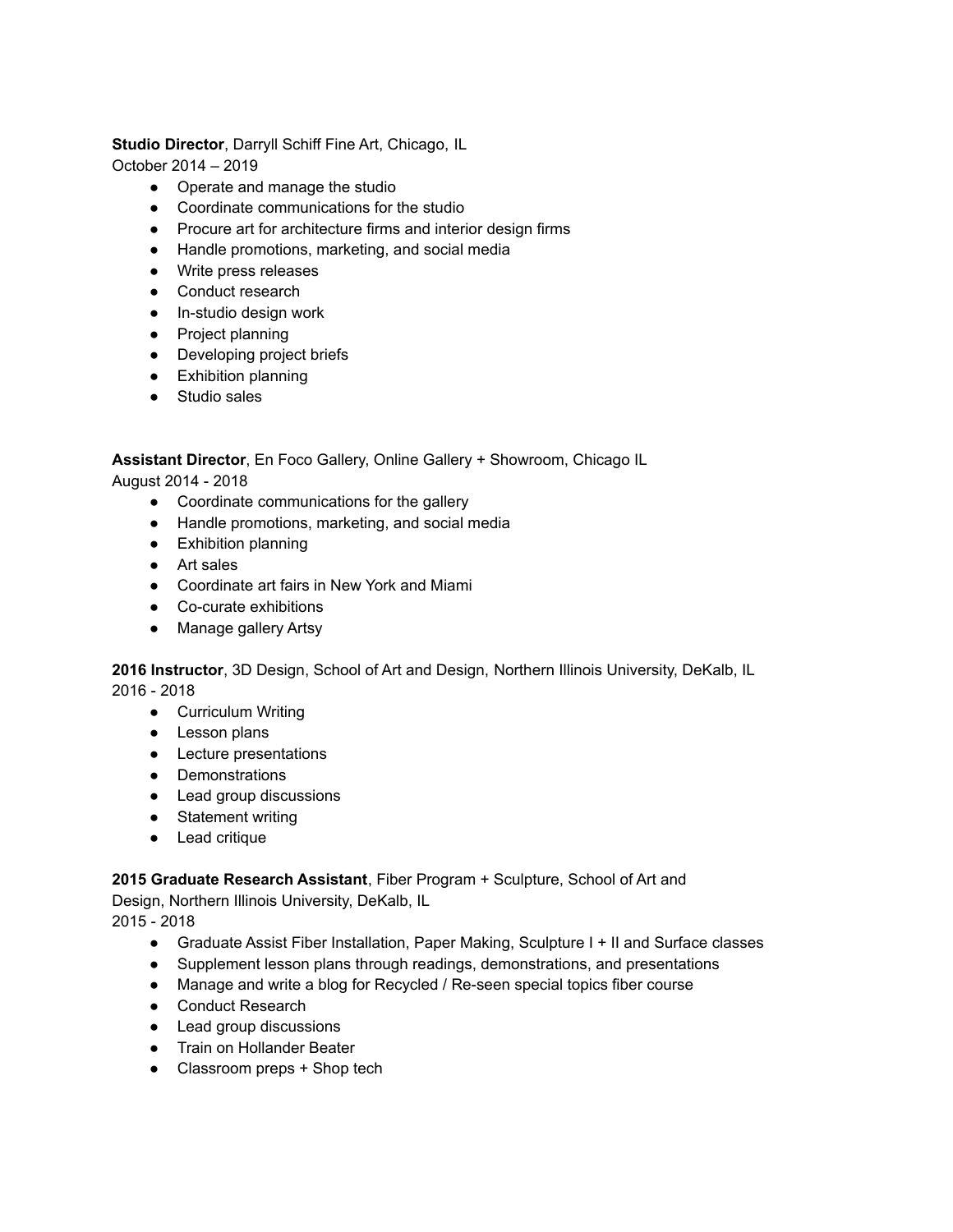## **2014 Gallery Sales Associate**, Hoypoloi Gallery, Chicago, IL

2014 - 2015

- Responsible for sales and acquisitions
- Managed inventory, balanced register, and keyholder for gallery

## **2014 Gallery Assistant,** Art Alliance: The Provocateurs

● Gallery assistant for a pop-up exhibition curated by Shepard Fairey

# **2013 Gallery Assistant,** Elephant Room Gallery, Chicago, IL

January 2013 - September 2013

Aided in decision making for Exhibiting Artists:

- Ojero: A Character of Culture, Sam Kirk, January 2013
- Urban Penumbra, Ray Ferrer, February 2013
- Memories, Missy Dahl, April 2013
- Breaking the Line, Keelan McMorrow, April 2013
- Alter Egos, Joseph "Sentrock" Perez May 2013
- Coltan, Rahmaan Statik, June 2013
- Just a Moment, Lewis Taylor, August 2013
- Multicultural America, Sam Kirk, September 2013

**2013 Administrative Gallery Programing,** Elephant Room Gallery, Chicago, IL

2013 - 2014

● Organized public workshops, artist talks, pop-up shows, etc.

**2013 Artist Assistant** to Chicago Artists Tatjana Jovancevic, Sam Kirk, and Rahmaan Statik 2013 - 2014

- Manage file organization and online documentation
- Handle promotions, marketing, and social media
- Write press releases
- Conduct research
- In-studio prep work
- Exhibition planning

# VOLUNTEER + COMMUNITY BASED INITIATIVES

**2021 Board Member,** Dispatch Gallery, Online counterpart to Unpacked Mobile Gallery January 2021 - present

- Co-curate and organize *CONNECTION -* video, sound art, and performance art virtual exhibition
- Design promotional materials
- Conduct interviews
- Host panel discussions
- [www.dispatchgallery.org](https://www.dispatchgallery.org)

**Gallery Manager**, Cleaner Gallery + Projects, Chicago, IL January 2021 - present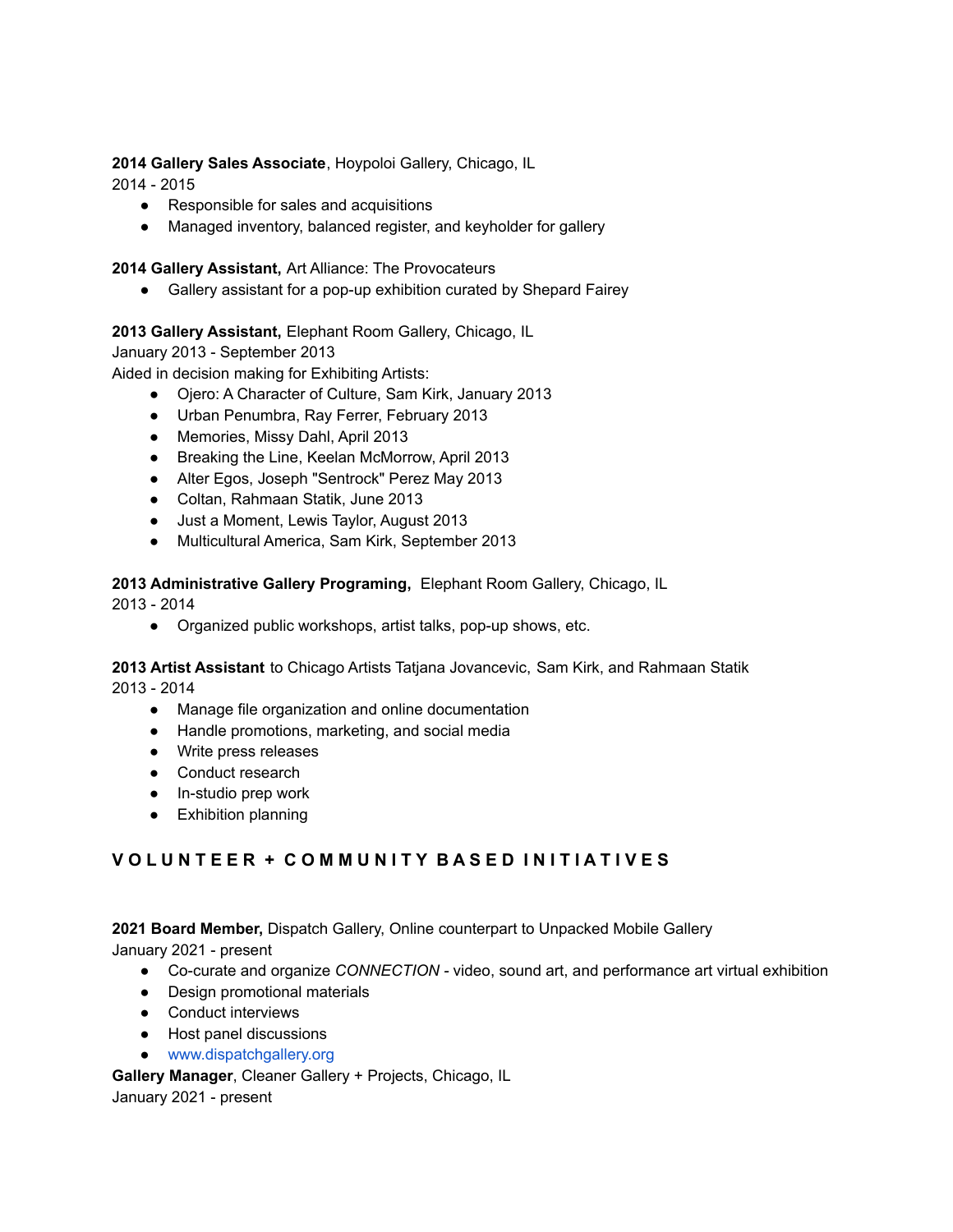- Host gallery hours
- Design promotional materials
- Co-manage social media accounts
- Write and distribute gallery newsletter
- Manage website
- Collaborations with gallery director
- Conduct research
- Exhibition writing
- Merchandise sales
- Assist with opening receptions and gallery programing
- [www.cleanergallery.com](http://www.cleanergallery.com)

**2020 Founder,** Purple Window, Public Art Initiative "Hello Neighbor", Chicago, IL

March 2020 - present

- *Hello Neighbor* by Purple Window is a series of satellite exhibitions held in domestic and storefront windows to showcase artwork to the outside world during shelter in place.
- Documentation images, artist statements, and personal narratives regarding this project can be found on our blog: [www.purplewindowgallery.com](http://www.purplewindowgallery.com)
- *Hello Neighbor* exhibitions will take place across the United States in Illinois, Washington, West Virginia, Indiana, Iowa, California, Arizona, North Carolina, Ohio, Massachusetts and New York. Exhibitions will take place outside of the US in England, France, Italy, Brazil, Mexico, and Australia.
- Long-term plans include an exhibition in our Chicago gallery space incorporating installations, photography, and documentation footage of this project in its many forms.
- Purple Window, Community Mail Art Initiative "Hello USPS", Chicago IL
- *Hello USPS* is documented and shared on Purple Window's Instagram account [@purplewindowgallery](https://www.instagram.com/purplewindowgallery/)

## **2019 ACRE Artist in Residence Staff,** Chicago, IL, and Stueben, WI

Seasonal / Summers 2019 - present

- Duties include maintaining facilities for resident artists
- Liaison to visiting/professional artists

**2019 Creator,** Opening Night Chicago | @openingnightchi, Chicago, IL

2019 - present

- Manage Instagram and Twitter for @openingnightchi
- Promote art exhibitions in Chicago and outside the city limits
- Post 3-5 images from the openings I attend each week
- Post 5-10 openings each week in Instagram stories and on Twitter, listing: Exhibition title, exhibiting artists, curators, gallery location, and time of opening
- Created in March 2019, the account has promoted over 130 exhibitions, with over 1,400 followers, acting as a resource to discover exhibitions happening in the Chicagoland area. The account is a visual tool to experience all of the art Chicago has to offer.

**2018 Guest Speaker**, Northern Illinois University's Second Annual Arts Convocation, DeKalb, IL

● Unpacked Mobile Gallery - A dynamic communication network directed at multiple audiences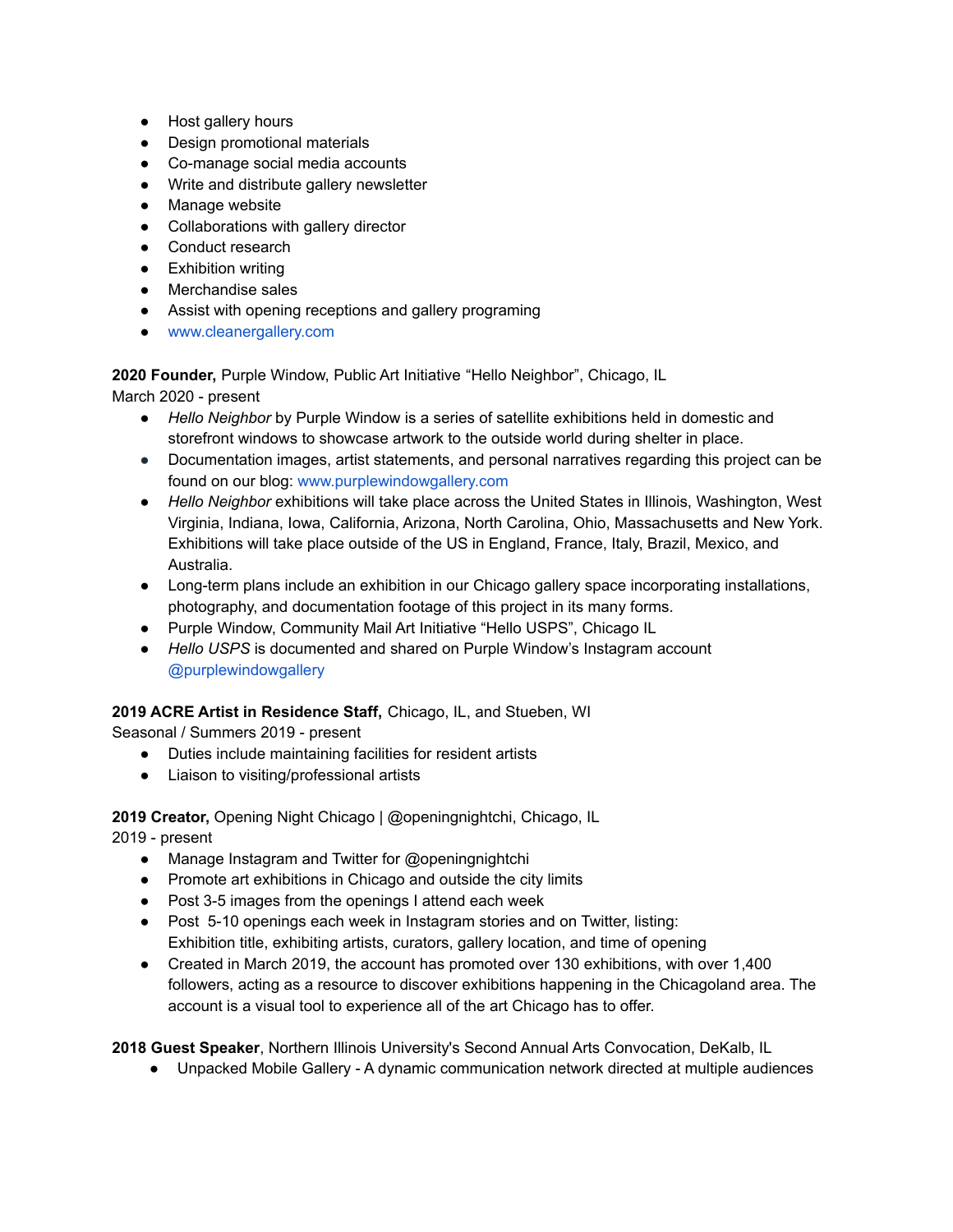# 2017 **Director, Co-Founder**, Unpacked: Mobile Gallery, DeKalb & Chicago, IL

# Seasonal / Summers 2017 - Present

Mobile Gallery Community Initiative - exhibit public art in a moving truck - travels to Chicago neighborhoods

- Curate exhibitions
- Install shows
- Responsible for funding and grant writing
- Collaborate with Chicago galleries and public spaces
- Responsible for creating and managing "Unpacked: Mobile Gallery" website
- Website promotes the collaborative work, Unpacked and its moving location
- Responsible for platforms such as Facebook and Instagram
- Creating and curating shareable content
- Building and managing social media profiles and presence
- Writing and distributing Unpacked: Mobile Gallery newsletter
- <https://www.unpacked-mobile-gallery.com/>

# **2015 Wabash Arts Corridor Operations Manager**, Darryll Schiff Fine Art

2015 - 2016

● Initiated successful Kickstarter Campaign funding a 24' x 56' photo mural for the Wabash Arts Corridor located at 710 S. Wabash Chicago, IL

# **2016 Web Developer**, Recycled, Re-Seen Class, Northern Illinois University, DeKalb, IL

- Responsible for creating and managing "Recycled, Re-Seen" blog for Northern Illinois University's collaboration with visiting artist Barbara Hashimoto: <http://recycledreseen.blogspot.com/>
- Blog promoted the collaborative work, "Inclusions", shown at NIU Art Museum

## **2016 Volunteer Fabrication**, Hyde Park Art Center, Chicago, IL

- Assist in building Sabina Ott's *who cares for the sky?*
- An 8,000-cubic-foot mountain made out of polystyrene, canvas, cardboard, wood

# **I N T E R N S H I P S**

## **2018 Art Consultant Intern**, DeGroot Fine Art, Chicago, IL

- Manage and write Aesthetics blog
- Responsible for managing web analytics
- Assist with exhibition design and management
- Handle promotions, marketing, and social media
- Creating and curating shareable content
- Conduct research
- In-studio design work
- Studio visits

# **2013 Gallery Intern**, Elephant Room Gallery, Chicago, IL

2013 - 2014

- Manage the gallery
- Coordinate communications for the gallery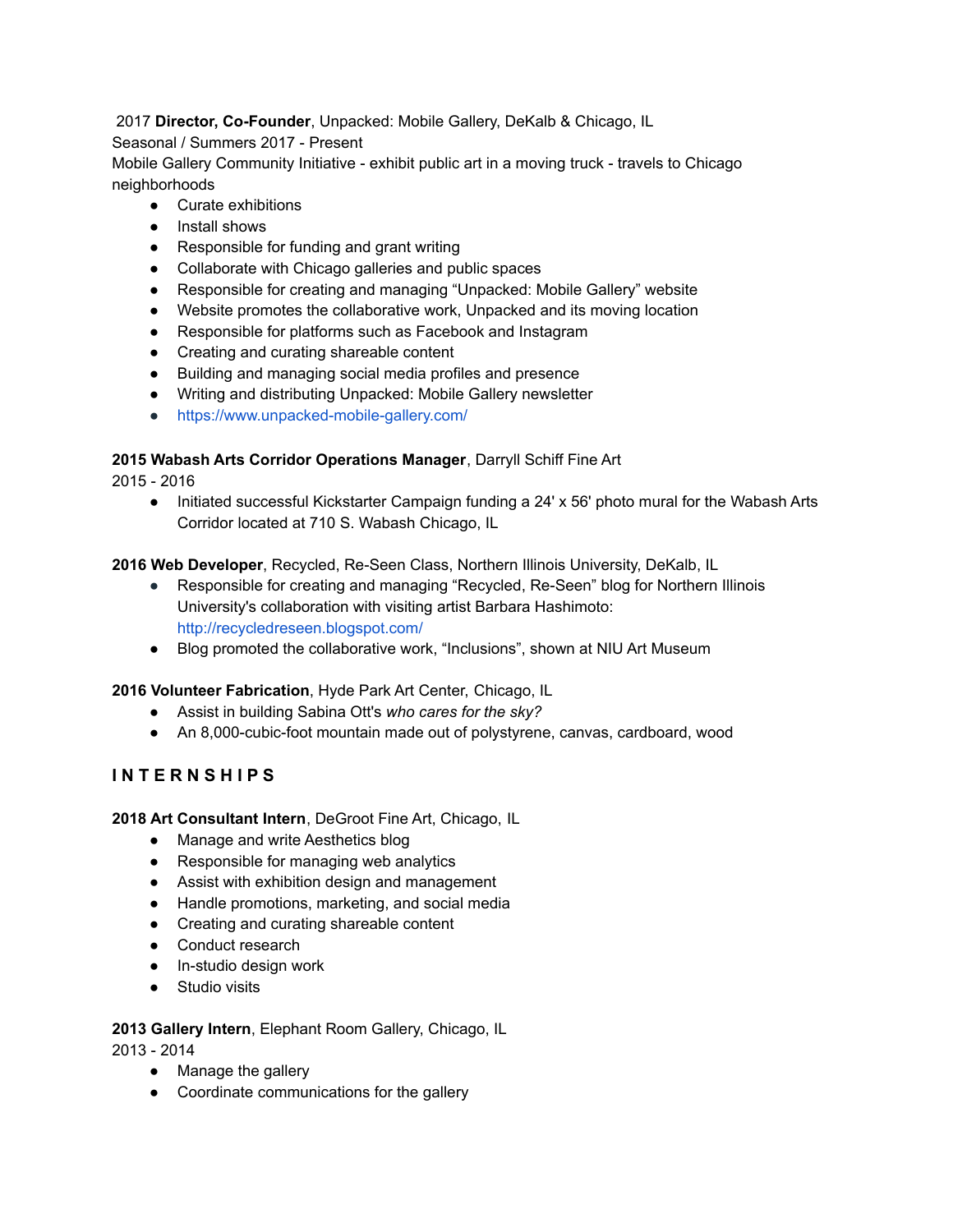# **F R E E L A N C E W R I T I N G**

## **2022 Contributing Writer,** New Art Examiner

- Freelance writer for Visual Arts in Chicago
- <http://www.newartexaminer.org>

**2020 Contributing Writer**, Sixty Inches from Center, Chicago IL

- Freelance writer for Visual Arts in Chicago
- <https://sixtyinchesfromcenter.org>

# **Contributing Writer**, Chicago Artist Writers, Chicago, IL

- Freelance writer for Visual Arts in Chicago
- <https://chicagoartistwriters.com>

# **Content Creator**, APOTH Creative, Chicagoland area, IL

- Author of APOTH blog
- Conduct research and interviews to develop marketing campaigns
- Consult on written media for APOTH clientele
- Write copy for newsletters and online promotion

# **Content Creator**, Odyssey, Chicago IL

2017 - 2019

- Freelance writer for Chicago's Art and Culture
- Responsible for platforms such as Facebook, Twitter and Instagram
- Creating and curating shareable content
- <https://www.theodysseyonline.com/>

## **2016 Contributing Writer**, Third Coast Review, Chicago IL

- Freelance writer for Visual Arts in Chicago
- <https://thirdcoastreview.com>

## **2014 Contributing Writer,** DEFINEART, Chicago IL

2014 - 2016

- Co-author the blog "DEFINEART"
- <http://schiffphotography.blogspot.com>

## **2013 Contributing Writer,** Discovering Art in Chicago, Chicago IL

2013 - 2014

- Co-author the blog "Discovering Art in Chicago"
- <http://discoveringartinchicago.blogspot.com/>

# **E D U C A T I O N**

**2018 MFA**, Northern Illinois University, DeKalb, IL Certificate in Art History **2014 BFA**, Columbia College, Chicago, IL Minor in Art History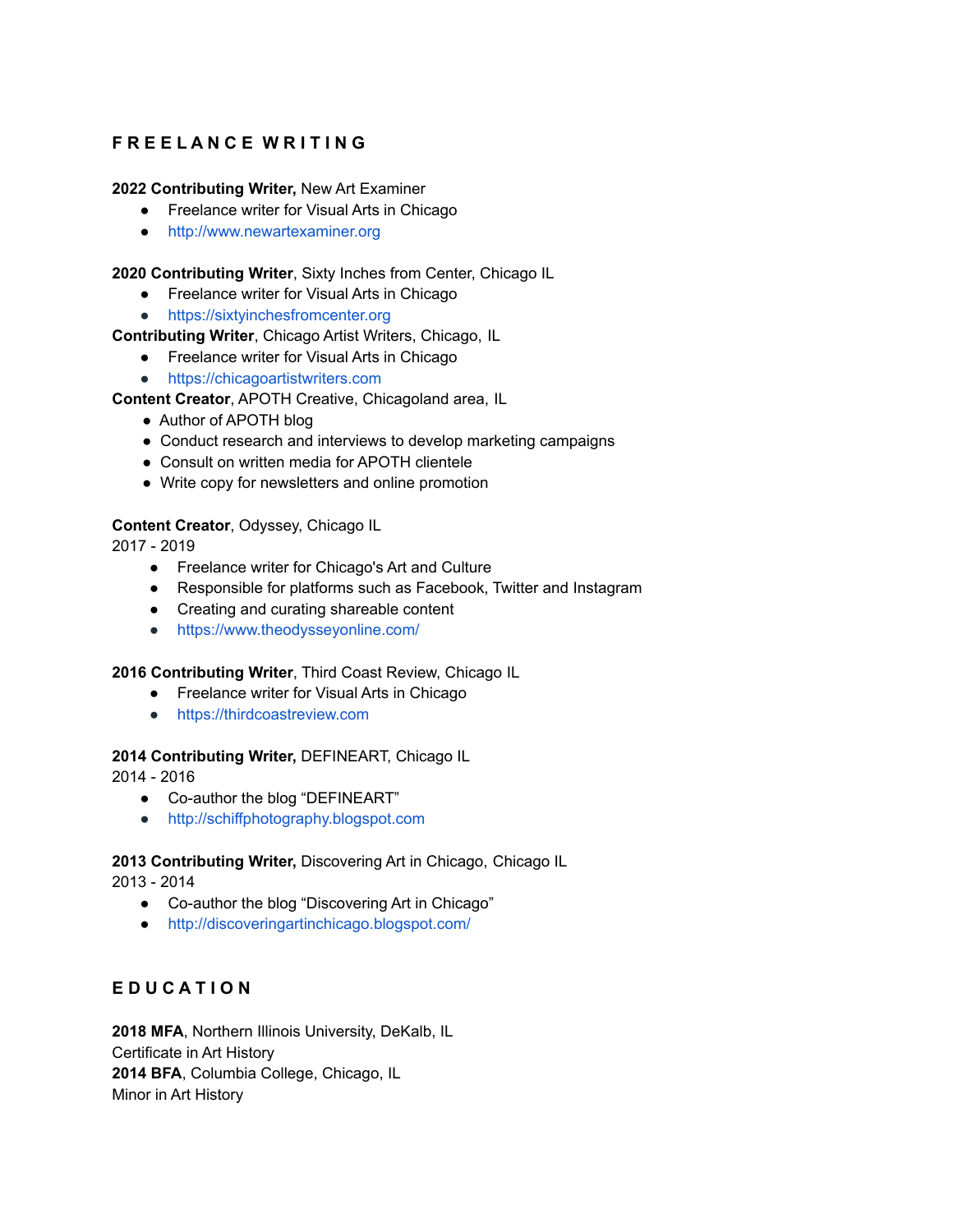# **H O N O R S / A W A R D S**

**2017 The Chicago Academy for the Arts Alumni Grant**, Chicago Academy for the Arts, Chicago, IL **John X. Koznarek Memorial Scholarship**, Northern Illinois University, DeKalb, IL

**2016 Recipient of Northern Illinois University Fellowship**, School of Art & Design Division One of six competitive University Fellowships given includes stipend and tuition waiver **Jonathan Ryan Lee Studio Art Scholarship**, Northern Illinois University, DeKalb, IL

**2015 Graduate Tuition Waiver,** Northern Illinois University, DeKalb, IL Graduate Research Assistantship, Northern Illinois University, DeKalb, IL

**2014 Academic Scholarship,** Columbia College, Chicago, IL **Albert P. Weisman Scholarship**, Columbia College, Chicago, IL **Dean's List Student, Columbia College**, Chicago, IL

**2010 National Honor Society**, Chicago Academy for the Arts, Chicago, IL

# **S E L E C T E D P U B L I C A T I O N S**

**2020** *Purple Window Gallery: A Quarantine Initiative Brings Public Art to Our Windows* Sixty [Inches](https://sixtyinchesfromcenter.org/purple-window-gallery-a-quarantine-initiative-brings-exhibitions-to-our-windows/) from [Center](https://sixtyinchesfromcenter.org/purple-window-gallery-a-quarantine-initiative-brings-exhibitions-to-our-windows/)

**2019** *The Insider's Guide to the Gallery Scene You Don't Know About*, Chicago Magazine **2018** *Art & Life Lauren Iacoponi,* Voyage Chicago Thought [Provokers](http://voyagechicago.com/interview/art-life-lauren-iacoponi/) Series

**2017** *Mobile Museums and Galleries*, Ph.D. Thesis, San Francisco Art Institute, Bertha Rodriguez **2014** *Columbia College BFA Show Catalog Essay*, Corey Postiglione

# **P R O F E S S I O N A L A F F I L I A T I O N S**

Purple Window Co-Op Board Unpacked Collective Dispatch Gallery (Online Programing) Sixty Inches from Center College Art Association (CAA) Wabash Arts Corridor Committee Graduate Arts Association, Northern Illinois University

# **S E L E C T E D J U R Y I N G E X P E R I E N C E**

**2022** The Morton Arboretum's Seventh Annual Wine & Art Walk Juried Art Competition

**2021** Side Street Studio's 8th Annual Juried Competition: You Are Not the Boss of My ArtThe Morton Arboretum's Sixth Annual Wine & Art Walk Juried Art Competition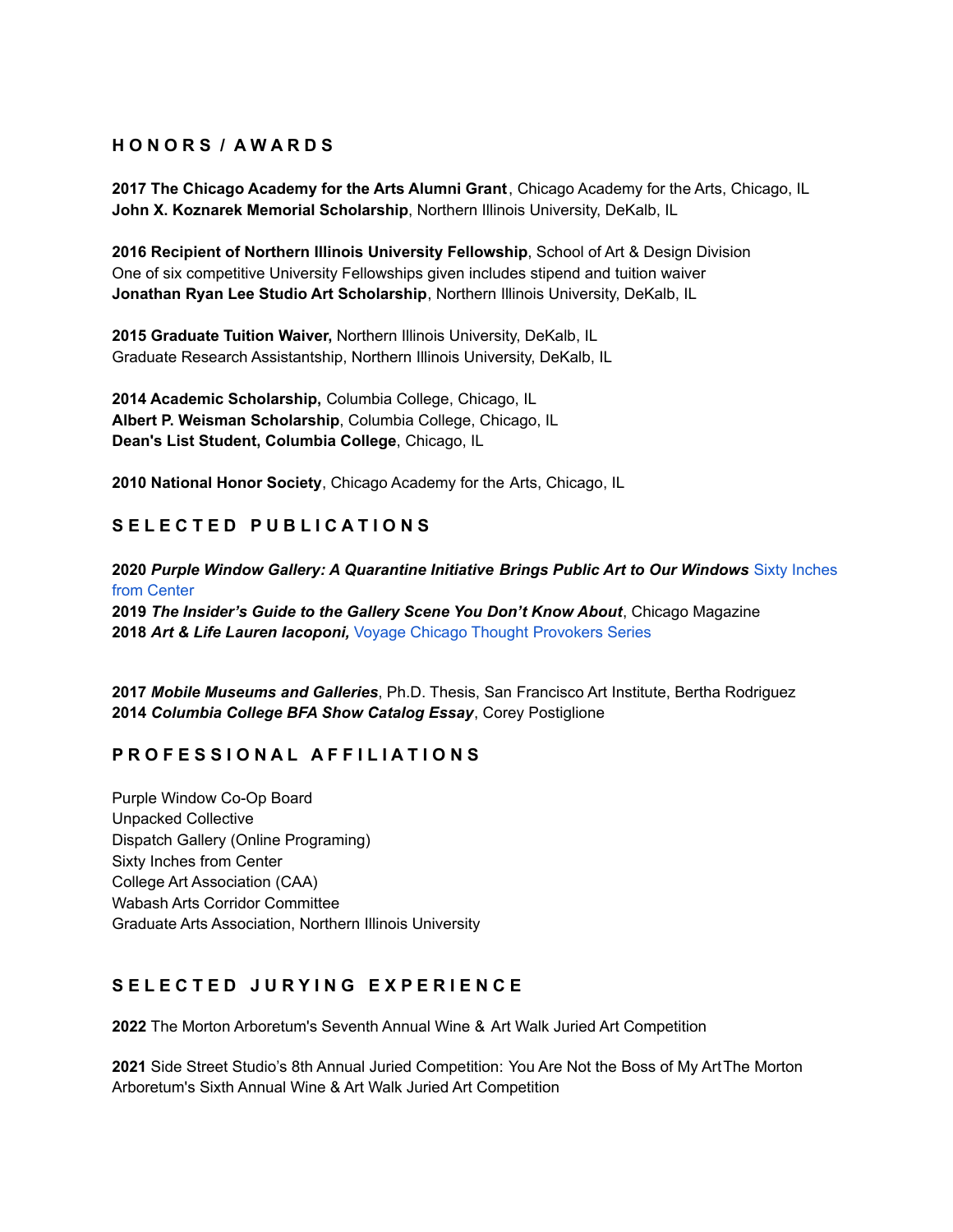# **E X H I B I T I O N S C U R A T E D**

**2022** *BOCCARA ART Booth***,** Palm Beach Modern + Contemporary, Palm Beach, FL

**2021** *Short Term Infinity*, BOCCARA ART, Miami, FL **2021** *CONNECTION,* (Co-curated with Board Members) Dispatch Gallery, Virtual Exhibition

**2020** *Relic, Ritual, and Remedy*, Heaven Gallery, Chicago, IL *Darryll Schiff: Confluence,* Solo Exhibition at Koehnline Museum of Art, Des Plaines, IL *Chicago Spring,* Purple Window Gallery: Window Art Installation, Chicago IL

**2018** *Mental***,** Rubberneck Gallery, Chicago, IL *Equal Parts***,** Rubberneck Gallery, Chicago, IL *I Live In The Ocean***,** Rubberneck Gallery, Chicago, IL *Maktub,* Co-Curator, Unpacked: Mobile Gallery, Chicago, IL *Decaturade*, Rubberneck Gallery, Chicago, IL *Southern Drawl*, Rubberneck Gallery, Chicago, IL *Impromptu*, Rubberneck Gallery, Chicago, IL *In The Near Distance*, Rubberneck Gallery, Chicago, IL *Milk Spilt*, Rubberneck Gallery, Chicago, IL *Come As You Are*, Unpacked: Mobile Gallery, DeKalb, IL

**2017** *Unpacked*, Unpacked: Mobile Gallery, DeKalb, IL *Unpacked*, Unpacked: Mobile Gallery, Chicago, IL *Discontent*, Unpacked: Mobile Gallery, Comfort Station, Chicago, IL *Putt-Putt in the City*, Rubberneck Gallery, Chicago, IL *Do You Love Me Now?*, Rubberneck Gallery, Chicago, IL

# **U P C O M I N G C U R A T I O N S**

**2022** *The In-Between*, Parlour and Ramp, Chicago, IL

# **E X H I B I T I O N S**

**2020** *Sleepover* at Ground Level Platform, Chicago, IL

**2019** *12 x 12: 10 Year Anniversary Show*, Elephant Room Gallery, Chicago, IL *2019 Terrain Biennial Group Show*, curated by Ari Norris, DeKalb, IL

**2018** *Nitty-Gritty,* MFA Thesis Group Exhibition, ARC Gallery, Chicago, IL *To The Highest Bidder,* Backspace Gallery, DeKalb, IL

**2017** *L'Exposition a Critiques,* Gallery 215, DeKalb, IL *MFA Preview Exhibit,* NIU Chicago Center, Chicago, IL *Chicago Unpacked,* Group Exhibition, Unpacked: Mobile Gallery, Chicago,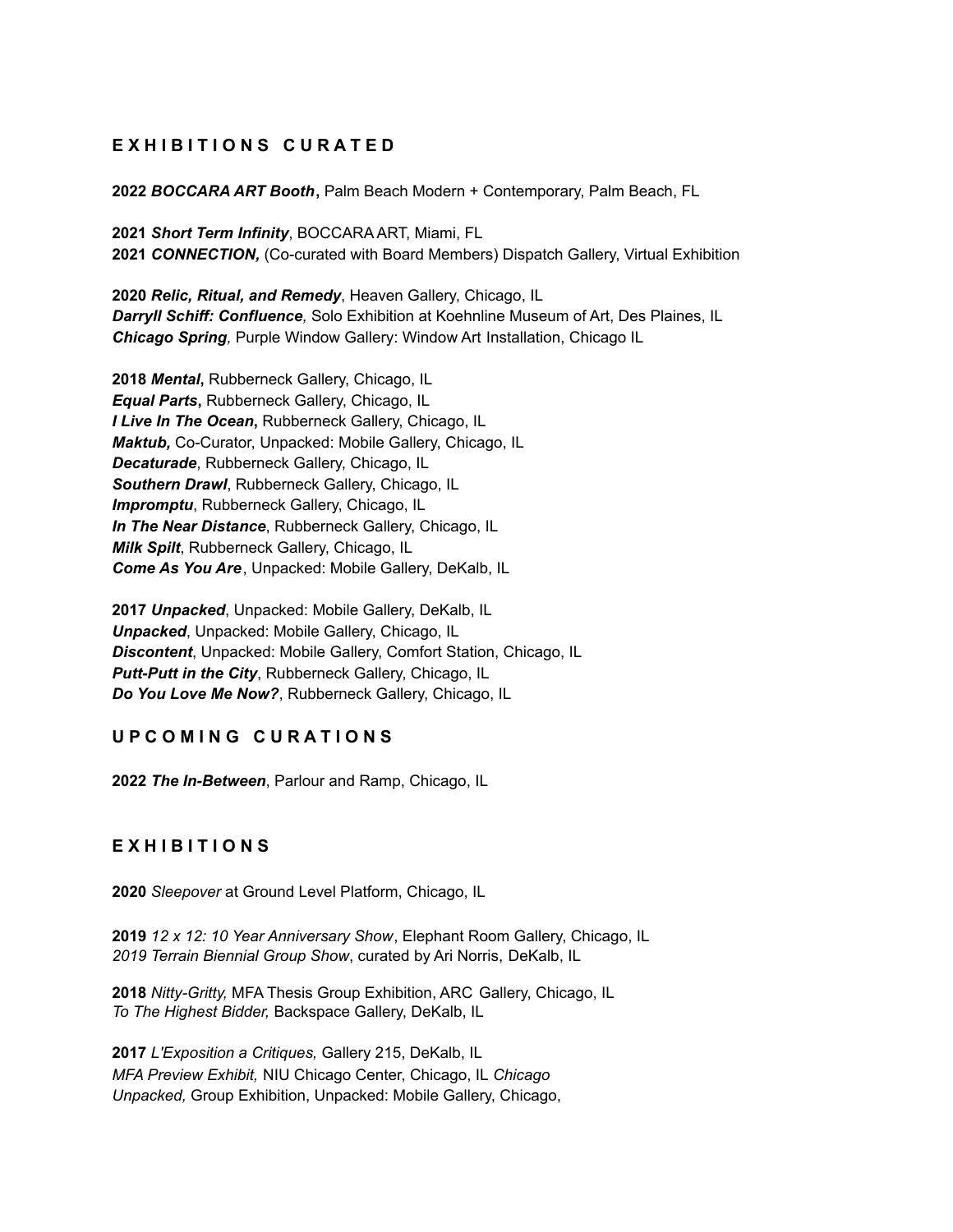IL *Last Call,* Gallery 215, DeKalb, IL

**2016** *The Opposite of SATT*, Gallery UNO Berlin, Berlin, Germany *Why Are You Here?*, Zhou B Art Center, Chicago, IL

**2015** *Confluence*, First Year MFA Show, Gallery 215, DeKalb, IL. *Junk Mail (Inclusions),* Northern Illinois University Art Museum, DeKalb, IL *Modern Individuality,* High Cross Art Studio, Urbana, IL *Achromatic Vibrancy*, Elephant Room Gallery Chicago, IL

**2014** *Who's Afraid of Red,* Curated Group Exhibition, Studio Oh!, Chicago, IL *Portfolio Center Sponsored Industry Night,* Columbia College, Chicago, IL *Open Studios Critique,* Columbia College, Chicago, IL *Manifest Urban Arts Festival,* Hokin Gallery, Chicago, IL *BFA Show*, Curated Group Exhibition, A+D Gallery, Chicago, IL

**2013** *Fine Art Thesis Exhibition Mini Show,* C33 Gallery, Chicago, IL *Less Than a Foot Show,* C33 Gallery, Chicago, IL *Street Team Curated Exhibition,* Elephant Room Gallery, Chicago, IL

**2010** *Studio Art Fall Show*, Chicago Academy for the Arts, Chicago, IL *Studio Art Spring Show,* Chicago Academy for the Arts, Chicago, IL

**2009** *Studio Art Fall Show*, Chicago Academy for the Arts, Chicago, IL *Studio Art Spring Show*, Chicago Academy for the Arts, Chicago, IL

# **S O L O E X H I B I T I O N S**

**2018** *Serial Time*, Solo Exhibition, University Club of Chicago, Chicago, IL *Everyone Wants a South Facing Window,* Solo Thesis Exhibition, Unpacked: Mobile Gallery, Jack Arends Art Building & Gallery 215, DeKalb, IL

# **J U R I E D E X H I B I T I O N S**

**2014** *38th Annual Art Exhibition,* Beverly Arts Center, Chicago, IL Jurors: Edra Soto, Alberto Aquilar

# **P U B L I C A T I O N S**

**June 2022** *Review of High Cube Wide Turn at Ignition Project Space* - New Art Examiner

## **May 2022**

*Review of A Vibe Called Death: The Black Afterlife at Cleaner Gallery + Projects -* Sixty [Inches](https://sixtyinchesfromcenter.org/review-of-a-vibe-called-death-the-black-afterlife-at-cleaner-gallery-projects/?fbclid=IwAR0R12dbU_TFin_QUfXonaYYvQ0XT17WI2yGgH7zx8kHoc-X1tOPJQsncO8) from **[Center](https://sixtyinchesfromcenter.org/review-of-a-vibe-called-death-the-black-afterlife-at-cleaner-gallery-projects/?fbclid=IwAR0R12dbU_TFin_QUfXonaYYvQ0XT17WI2yGgH7zx8kHoc-X1tOPJQsncO8)**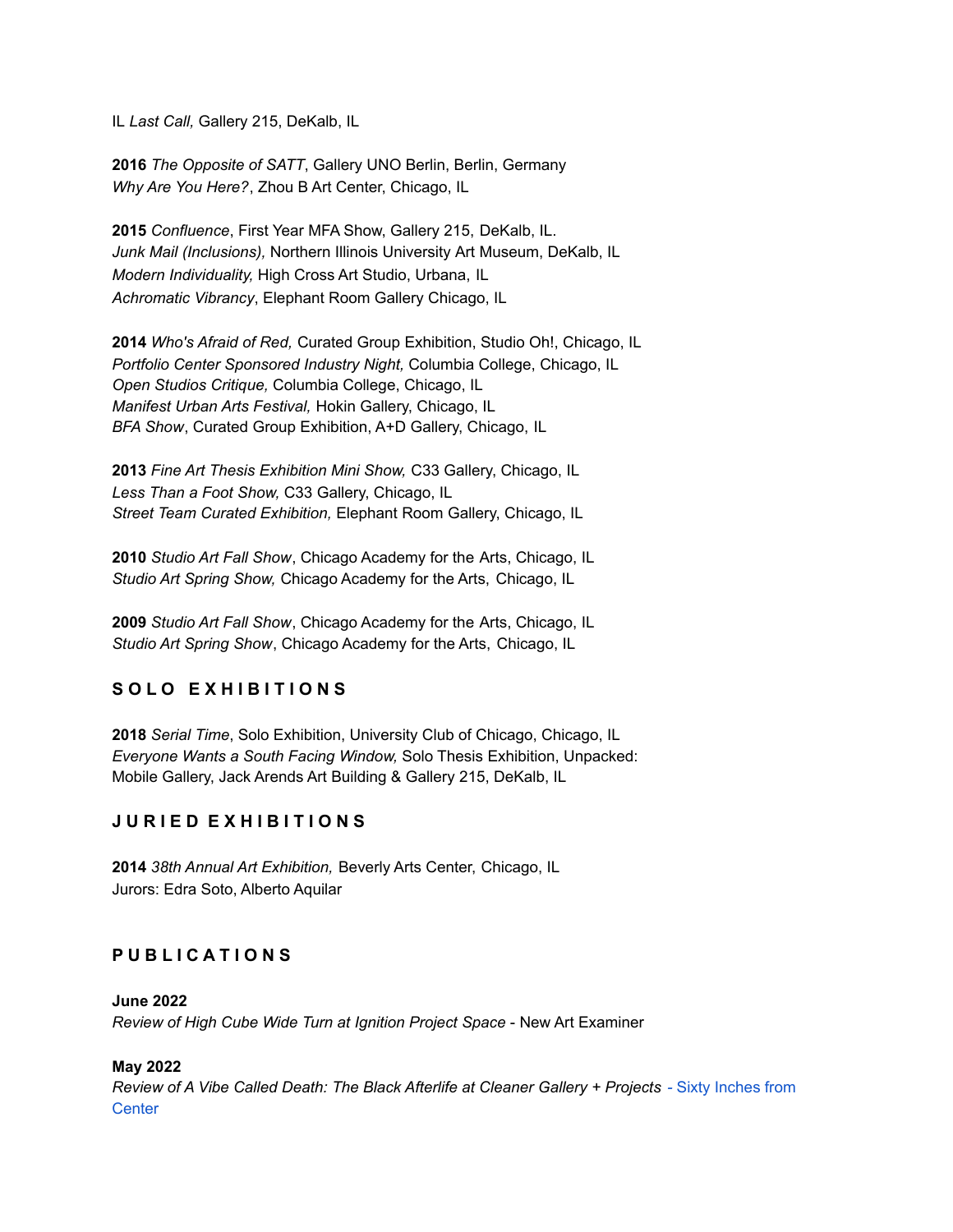**July 2021** *Tim Klein: Instances That Might Go Unseen* - Sixty Inches from [Center](https://sixtyinchesfromcenter.org/tim-klein-instances-that-might-go-unseen/)

**April 2021**

*My Linh Mac: Life After F-1 -* Sixty Inches from [Center](https://sixtyinchesfromcenter.org/my-linh-mac-life-after-f-1/?fbclid=IwAR2GdjDONEzaToQKzswjkRNeFi6W3FMDkXXgoREX1afbuks3rPCK47YyuG8)

**March 2021** *The Edge of Equilibrium: Chicago Art Community 2017-2021* - Manchester University Press

**February 2021** *Threadless: A Profile on Chicago Artist Naomi Elson* - [APOTH](https://apothcreative.com/2021/02/18/threads-a-profile-on-chicago-artist-naomi-elson/) Blog *Chicago Gallery Highlights: February 2021* - [APOTH](https://apothcreative.com/2021/02/11/chicago-gallery-highlights-february-2021/) Blog

**December 2020** *Freelance Writing: Where to Start?* - [APOTH](https://apothcreative.com/2020/12/06/freelance-writing-where-to-start/) Blog

**November 2020** *Torrential Hag: Mel Cook and Kelly Reaves at Cleaner Gallery + Projects* - Sixty Inches from [Center](https://sixtyinchesfromcenter.org/torrential-hag-at-cleaner-gallery-projects/)

**October 2020** *Introducing Lauren* - [APOTH](https://apothcreative.com/2020/10/31/introducing-lauren/) Blog *October Visual Art Picks by Lauren Iacoponi* - [Chicago](https://www.chicagoreader.com/chicago/our-favorite-things-for-fall-arts-part-two/Content?oid=83364953&fbclid=IwAR0B488TWqrNN3azpLD3OXVfRzdvqz210WCTWJXUsqVh475LugyD1Yr0n4A) Reader *Fruitless: Paintings by Christian Campos -* [Chicago](https://chicagoartistwriters.com/christian-campos-fruitless-at-gleaner-gallery-projects/) Artist Writers

**September 2020** *Roland Santana: the gum beneath your shoe at Baby Blue Gallery -* Sixty Inches from [Center](https://sixtyinchesfromcenter.org/roland-santana-the-gum-beneath-your-shoe-at-baby-blue-gallery/)

**May 2018** *Unpacked Brings 'Everyone Wants a South Facing Window' to NIU Campus* - [Odyssey](https://www.theodysseyonline.com/unpacked-brings-everyone-wants-south-facing-window-to-niu-campus)

**March 2018** *Nitty-Gritty Coming to ARC Gallery* - [Odyssey](https://www.theodysseyonline.com/nitty-gritty-coming-to-arc-gallery?sec=pop24&utm_expid=.53hHQ_sIS_GVYl9TPM4psw.1&utm_referrer=https%3A%2F%2Fwww.theodysseyonline.com%2Fuser%2F%40laureniacoponigmailcom%3Fsec%3Dpop24) *Artist Talk* - [Odyssey](https://www.theodysseyonline.com/artist-talk?sec=pop24&utm_expid=.53hHQ_sIS_GVYl9TPM4psw.1&utm_referrer=https%3A%2F%2Fwww.theodysseyonline.com%2Fuser%2F%40laureniacoponigmailcom%3Fsec%3Dpop24)

**February 2018** *The Impressionist Photo* - [Odyssey](https://www.theodysseyonline.com/the-impressionist-photo?sec=pop24&utm_expid=.53hHQ_sIS_GVYl9TPM4psw.1&utm_referrer=https%3A%2F%2Fwww.theodysseyonline.com%2Fuser%2F%40laureniacoponigmailcom%3Fsec%3Dpop24)

**January 2018** *Milk Spilt Opening at Rubberneck Gallery* - [Odyssey](https://www.theodysseyonline.com/milk-spilt-opening-at-rubberneck-gallery?sec=pop24&utm_expid=.53hHQ_sIS_GVYl9TPM4psw.1&utm_referrer=https%3A%2F%2Fwww.theodysseyonline.com%2Fuser%2F%40laureniacoponigmailcom%3Fsec%3Dpop24) *Unpacked Mobile Gallery Comes to Northern Illinois University's Convocation* - [Odyssey](https://www.theodysseyonline.com/unpacked-mobile-gallery-at-niu) *Exciting Art That Deserves Your Attention in 2018* - [Odyssey](https://www.theodysseyonline.com/exciting-art-in-2018) *Four Chicago Art Events That You Need to Check Out, Stat* - [Odyssey](https://www.theodysseyonline.com/staying-in-tune)

**December 2017** *Best Chicago Museums* - [Odyssey](https://www.theodysseyonline.com/best-chicago-museums) *Exclusive Studio Visit With Artist Claire Burke Dain* - [Odyssey](https://www.theodysseyonline.com/exclusive-studio-visit-with-artist-claire-burke-dain)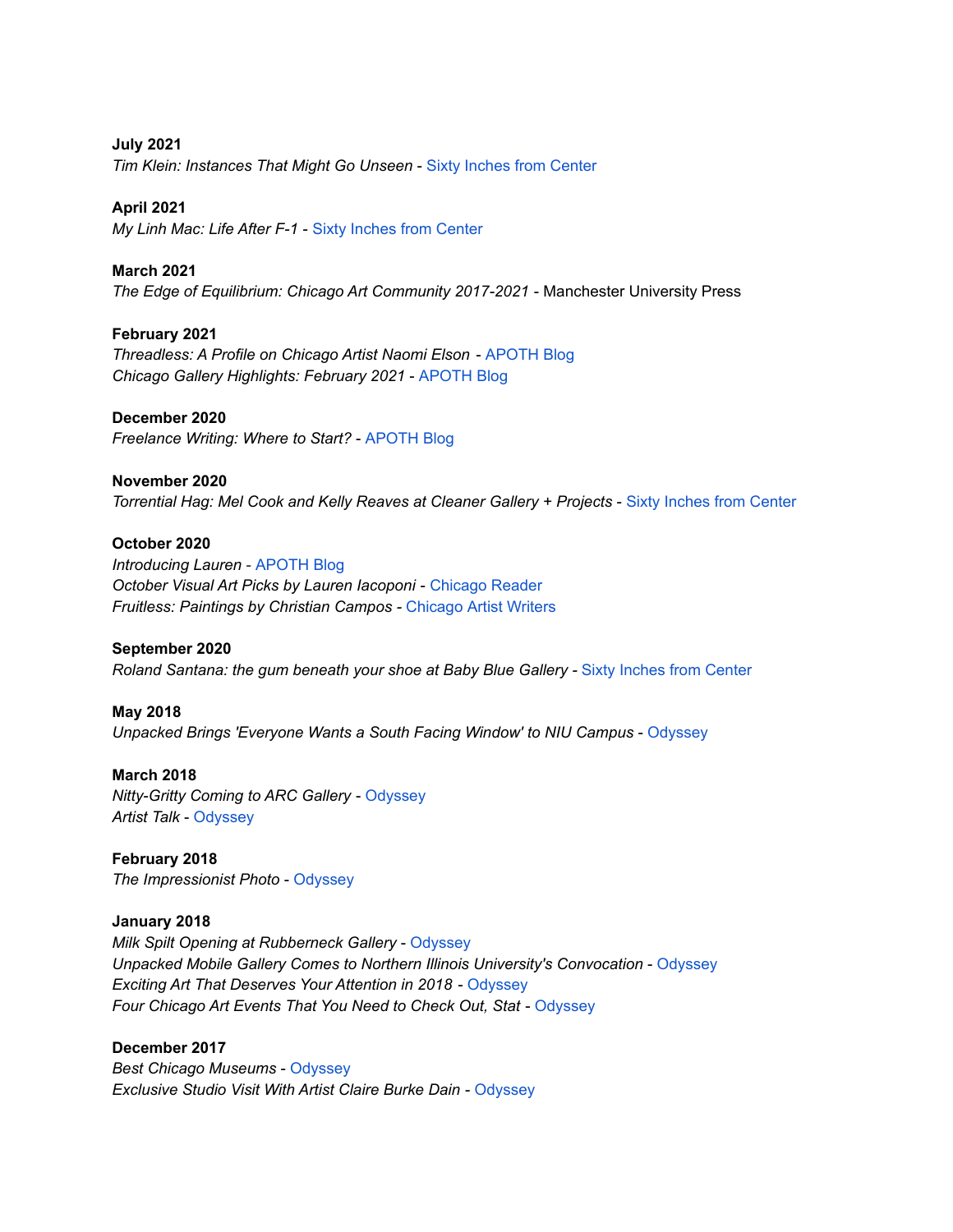#### **November 2017**

*13 Videos About Visionary Female Artists That Will Inspire You* - [Odyssey](https://www.theodysseyonline.com/thirteen-videos-on-visionary-female-artists) *Rubberneck Now Open On Chicago Ave* - [Odyssey](https://www.theodysseyonline.com/rubberneck-now-open-on-chicago-ave)

#### **October 2017**

*An Artist's Work Inspired By Mental Health* - [Odyssey](https://www.theodysseyonline.com/art-about-mental-health)

#### **September 2017**

*Chicago's Only Mobile Gallery In A Truck Is Bac*k - [Odyssey](https://www.theodysseyonline.com/chicagos-mobile-gallery-is-back)

#### **August 2017**

*Seven Great Texts To Launch Your Art Career* - [Odyssey](https://www.theodysseyonline.com/recommended-reading-for-the-back-to-school-artist) *Chicago's First Floating Museum* - [Odyssey](https://www.theodysseyonline.com/when-art-floats) *Public Art Chicago* - [Odyssey](https://www.theodysseyonline.com/discover-art-in-chicago)

#### **July 2017**

*The Importance Of Repetition In Art* - [Odyssey](https://www.theodysseyonline.com/repetition-in-art) *The Hottest New Block On The Chicago Art Scene* - [Odyssey](https://www.theodysseyonline.com/the-hottest-new-block-on-the-chicago-art-scene) *All The Must-See Art Openings In Chicago This Summer* - [Odyssey](https://www.theodysseyonline.com/must-see-openings-in-chicago) *The Best Festival In Someone Else's Backyard* - [Odyssey](https://www.theodysseyonline.com/the-best-festival-in-someone-elses-backyard)

#### **June 2017**

*How To Grow Your Professional Art Career* - [Odyssey](https://www.theodysseyonline.com/grow-your-professional-art-career) *Descending To Heaven: One Of Chicago's Most Up And Coming Artists* - [Odyssey](https://www.theodysseyonline.com/descending-to-heaven) *Allen Moore: Building Community Through Art* - [Odyssey](https://www.theodysseyonline.com/allen-moore-building-community-through-art) *Why You Should Take That Unpaid Internship* - [Odyssey](https://www.theodysseyonline.com/why-you-should-take-that-unpaid-internship)

#### **May 2017**

*Chicago's Mobile Gallery 'Unpacked' Continues To Provide New Space For Artists* - [Odyssey](https://www.theodysseyonline.com/unpacked-mobile-gallery) *Unpacked: Our Gallery In A Truck* - [Odyssey](https://www.theodysseyonline.com/our-gallery-truck)

#### **February 2016**

*Descending to Heaven (and Into the Wabash Arts Corridor)* - [DEFINEART](http://schiffphotography.blogspot.com/2016/02/descending-to-heaven-and-into-wabash.html?spref=tw)

## **October 2015**

*Help Descending to Heaven Rise* - South Loop Chronicles

## **September 2015**

*Darryll Schiff to Join The Wabash Arts Corridor* - [DEFINEART](http://schiffphotography.blogspot.com/2015/09/darryll-%20schiff-to-join-wabash-arts.html)

#### **July 2015**

*A Reflection on The Selfie* - [DEFINEART](http://schiffphotography.blogspot.com/2015/07/schiff-obama-oscars-look-at-selfies.html)

**June 2015** *Chicago Art: Hometown Heroes* - [DEFINEART](http://schiffphotography.blogspot.com/2015/06/chicago-art-hometown-%20heroes.html)

**May 2015**